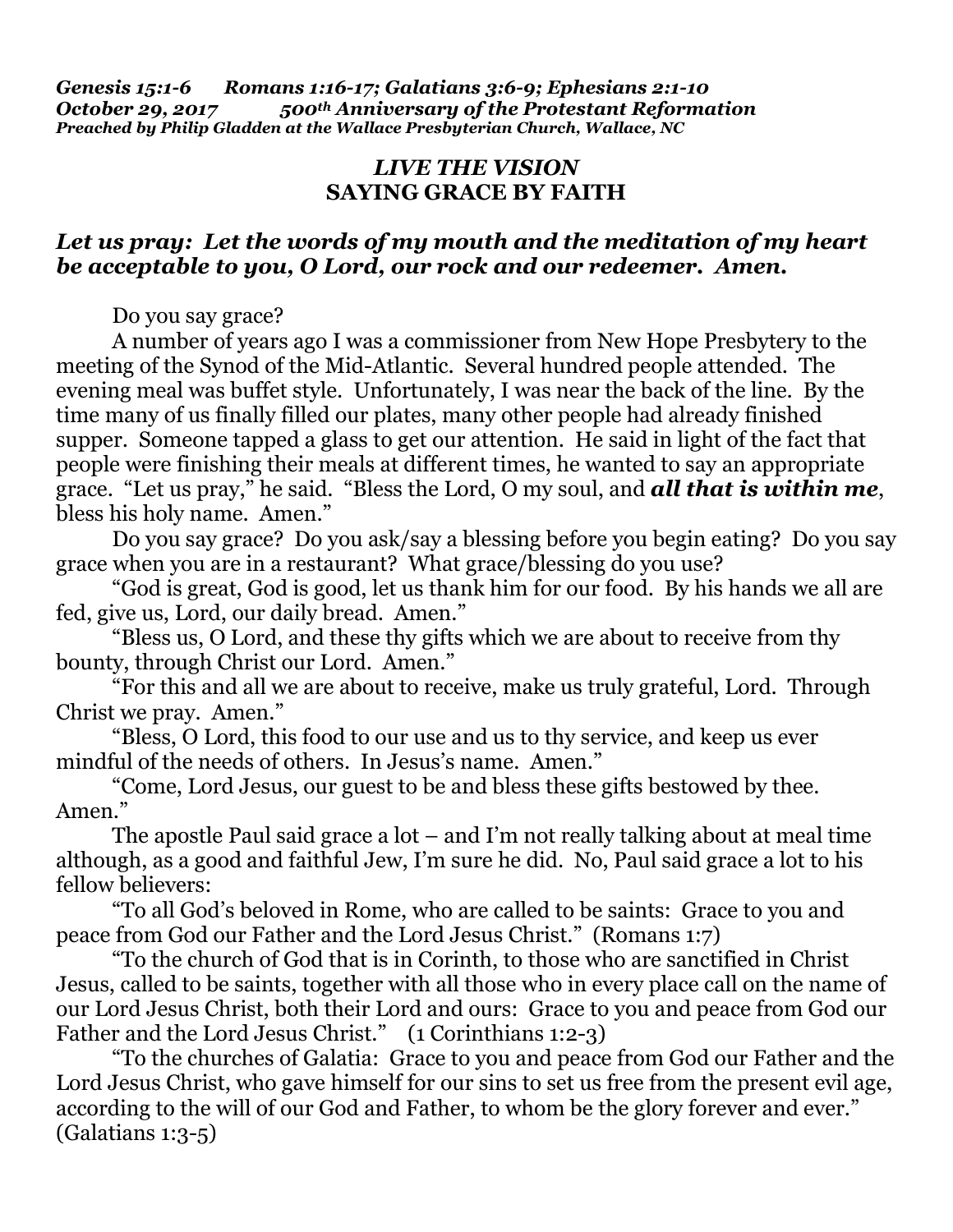"To the saints who are in Ephesus and are faithful in Christ Jesus: Grace to you and peace from God our Father and the Lord Jesus Christ." (Ephesians 1:1-2)

"To all the saints in Christ Jesus who are in Philippi, with the bishops and deacons: Grace to you and peace from God our Father and the Lord Jesus Christ." (Philippians 1:1-2)

"To the church of the Thessalonians in God the Father and the Lord Jesus Christ: Grace to you and peace." (1 Thessalonians 1:1)

Yes, Paul said grace a lot. He took the customary Greek greeting in letter writing of his day (*charis*, sort of like our "Hello!") and gave it a theological depth as he greeted his fellow believers. When Paul says, "Grace to you from God our Father," he doesn't just mean that God is saying "Hi!" to us. No, "Grace to you from God our Father" means God has done something on our behalf which we don't deserve – he loves us unconditionally in Jesus Christ! So why wouldn't we say grace, gracias, grazie to God? Not just before we begin eating, but all of the time, in everything we do?

As we think about what kind of response we will give to God's grace in our lives, with our time, our talents, and our treasures, we can say grace again and again for all that God has done and is doing for us. Our saying grace comes in response to God's gift in Jesus Christ. Listen to another way the apostle Paul said grace: "For by grace you have been saved through faith, and this is not your own doing; it is the gift of God – not the result of works, so that no one may boast. For we are what he has made us, created in Christ Jesus for good works, which God prepared beforehand to be our way of life." (Ephesians 2:8-10)

Saying grace by faith is an important part of everything we do as believers in Jesus Christ, especially as heirs to the Protestant Reformation. Five hundred years ago Tuesday, on October 31, 1517, Martin Luther, a monk and professor at the University of Wittenberg in what is now Germany, nailed a piece of paper to the chapel door at the Wittenberg Castle. He had written 95 theses on the paper – propositions about the church that he wanted discussed. Luther probably picked the day we know as Halloween because it was All Hallows' Eve, the day before All Saints Day. Luther knew many people would come to the chapel on November 1 to worship and they would see his list of theological topics about his beloved church. Martin Luther didn't set out to start a new church. He was interested in reforming the church he loved. And his concerns had a lot to do with grace.

On a personal level, Luther struggled with the reality of God's love and grace. Johann von Staupitz was Luther's confessor. Luther was so wracked with guilt for his sins before God, he wore out Staupitz. One time Luther confessed for six hours! It is said Luther would return to his spartan monk's cell after confessing, only to remember sins he had forgotten to confess. Von Staupitz told Luther he was making religion too hard – "All you need to do is love God." Luther's response was, "I was myself more than once driven to the abyss of despair so that I wished I had never been created. Love God? I hated him."

Johann von Staupitz resigned his position as professor of Bible at the university and appointed Luther in his place. Luther had been lecturing on theology and had not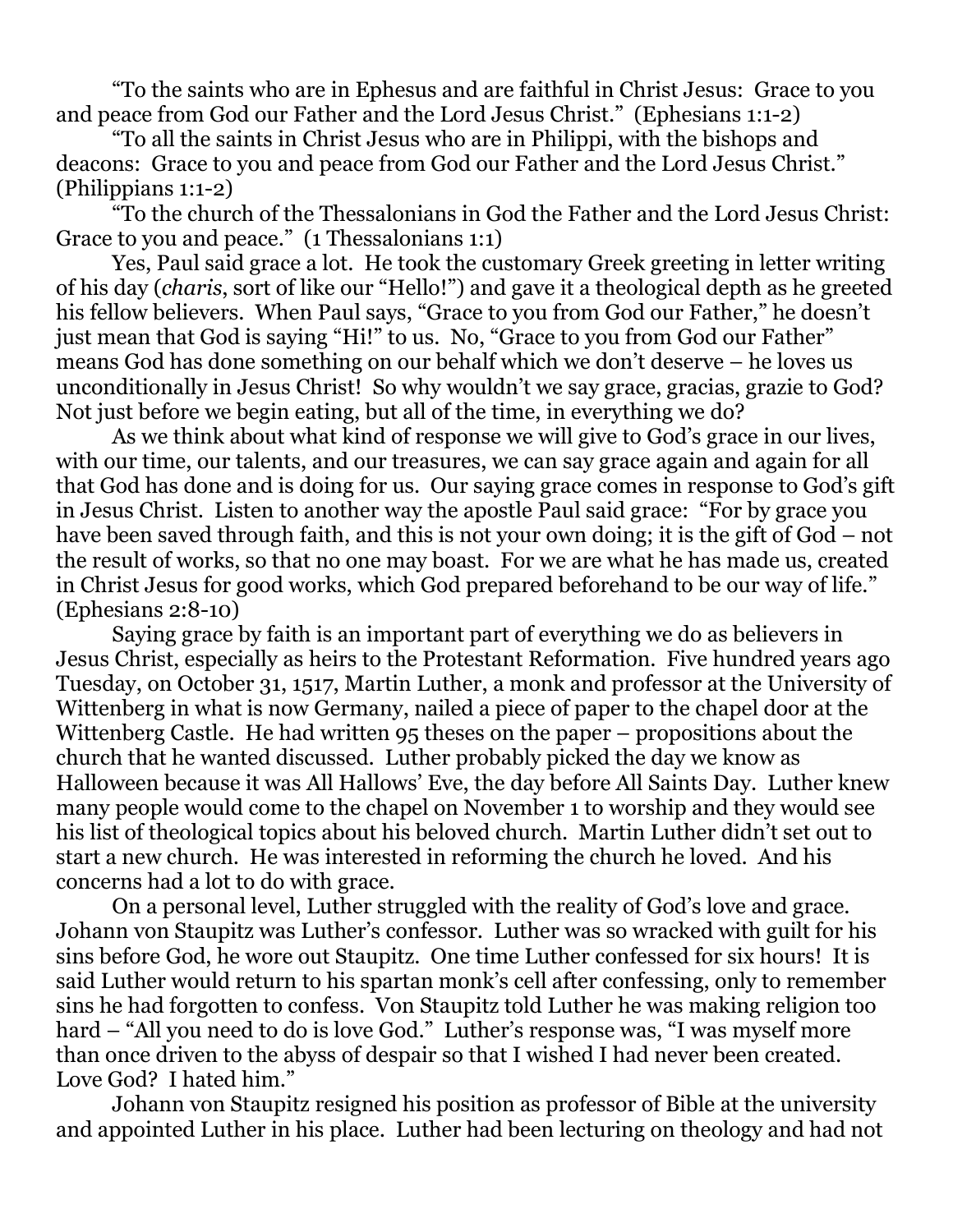spent much time in God's Word. Von Staupitz wanted Luther to wrestle with the Word. As Luther did, he came to realize the truth of God's love and grace for him personally and for the world. Some Bible verses significant for Luther are ones we heard this morning: "And he believed the Lord; and the Lord reckoned it to him as righteousness." (Genesis 15:6) "For I am not ashamed of the gospel; it is the power of God for salvation to everyone who has faith . . . For in it the righteousness of God is revealed through faith for faith; as it is written, 'The one who is righteous will live by faith.'" (Romans 1:16-17) "And the scriptures, foreseeing that God would justify the Gentiles by faith, declared the gospel beforehand to Abraham, saying, 'All the Gentiles shall be blessed in you.' For this reason, those who believe are blessed with Abraham who believed." (Galatians 3:8-9)

It has been said that Thesis #62 in Luther's list is the heart of what he believed and what he wanted the church to live by: "The true treasure of the church is the most holy gospel of the glory and grace of God."

As heirs of the Protestant Reformation, Presbyterians hold fast to what are traditionally called the "Five *Solas*." You will find them scattered throughout today's bulletin in the margins: Sola Gratia, Sola Fide, Solus Christus, Sola Scriptura, and Soli Deo Gloria. I put these five *solas* next to the corresponding parts of our worship service as a reminder of how God's grace and love shape our lives. In our October newsletter, I wrote about identifying as a Christian, Protestant, Reformed, Presbyterian, Presbyterian Church (U.S.A.), and a part of the Wallace Presbyterian Church. As many of you have heard me say over the years, one of our seminary professors professed, "Being Presbyterian is not the only way to be a faithful Christian, but it is a good and scriptural way to be a faithful Christian."

On this Reformation Sunday, two days before what is regarded as the beginning of the Protestant Reformation, it is good to be reminded of how God's love and grace and mercy in Jesus Christ shape our lives. The distinguishing characteristics of the Christian life in the Reformed tradition include recognizing the majesty of God and praising him ("There is a God, and it's not you!); leading an ethical life conformed to the will of God; being put in right relationship with God because of what God has done for us in Jesus Christ, and striving to live as forgiven (not perfect) people; using our minds in the service of God, so we can interpret God's Word for ourselves and be productive and faithful citizens in our community; the preaching of God's Word; being part of the community of faith; and leading a disciplined life of simplicity.

Presbyterians believe that what we profess and how we live are to be integrally related. That's what Paul meant when he said grace – "For by grace you have been saved through faith, and this is not your own doing; it is the gift of God . . . For we are what he has made us, created in Christ Jesus for good works, which God prepared beforehand to be our way of life." (Ephesians 2:8-10) Notice how important it is to get the order right – we have been saved through faith by grace, *in order* to do good works as our way of life, *not the other way around*.

Which means, because of God's grace toward us in Jesus Christ and our faith in him, we are called to lead lives of worship, service, stewardship, and faith. We are